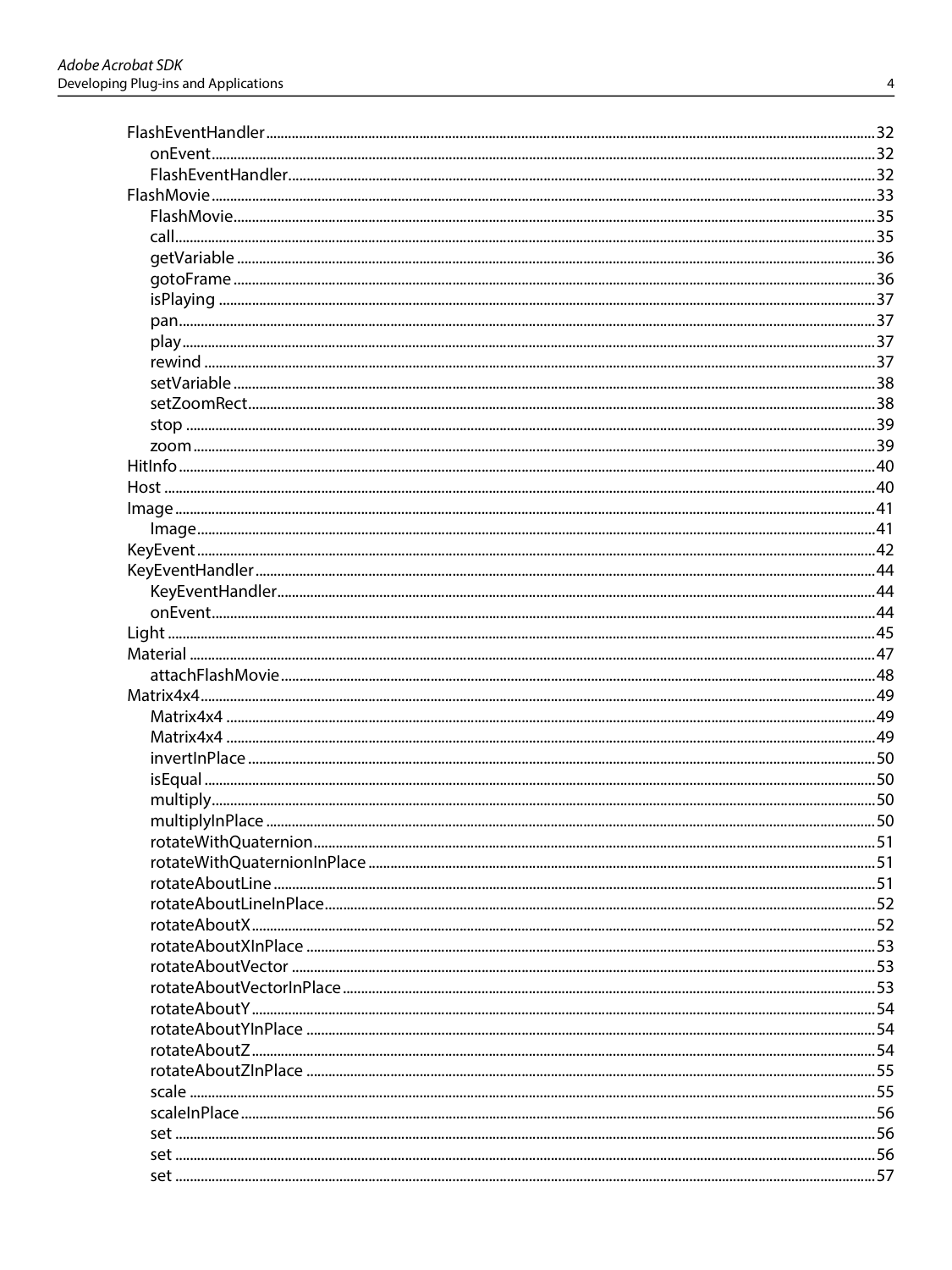| Resource |  |
|----------|--|
|          |  |
|          |  |
|          |  |
|          |  |
|          |  |
|          |  |
|          |  |
|          |  |
|          |  |
|          |  |
|          |  |
|          |  |
|          |  |
|          |  |
|          |  |
|          |  |